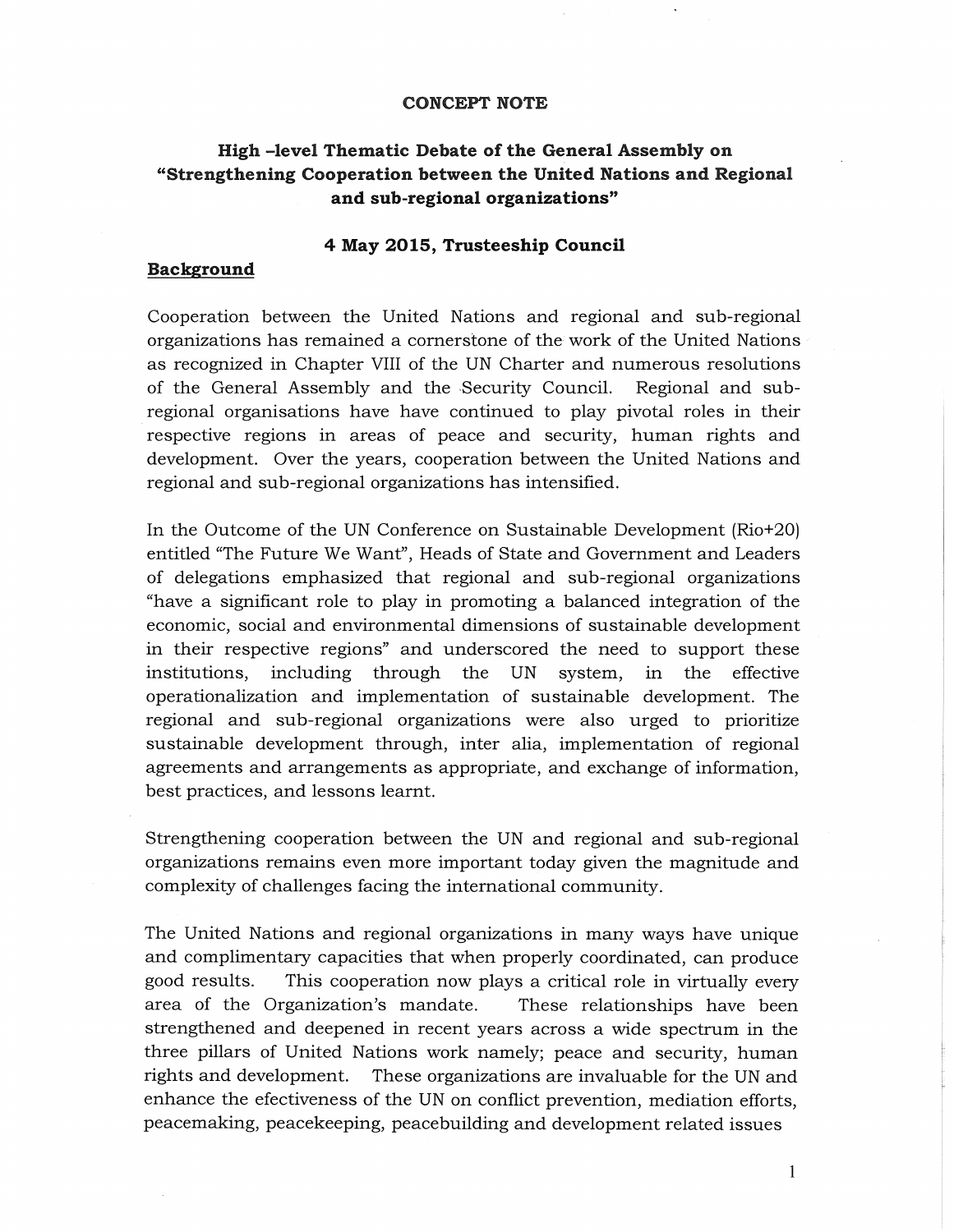Strengthening these partnerships is important in promoting the principle of comparative advantages, complementarity and burden-sharing. There has been a track record of tangible results when the United Nations has worked closely with regional and sub-regional organizations. These organizations have unique understanding and deeper knowledge of situations in their respective regions owing to their geographic proximity. They also have a compelling interest and a better knowledge of different parties on the ground and can leverage this local knowledge, relationships and resources to support conflict prevention, resolution, post-conflict recovery and stabilization efforts. The United Nations has also got extensive experience and capacities that that can be shared with regional and sub-regional organizations.

There are many examples of this evolving relationship. Cooperation between the UN the African Union (AU) has been pioneering and most visible in the area of peace and security. The United Nations has also forged partnerships with other regional and sub-regional organizations around the world. These include the; European Union (EU), Caribbean Community (CARICOM), Association of South East Asian Nations (ASEAN); League of Arab States (LAS), Organization of Islamic Cooperation (OIC), Organization of American States (OAS), the Community of Latin American and Caribbean States (CELAC), Organization for Security and Cooperation in Europe (OSCE), the Collective Security Treaty Organization and the Shanghai Cooperation Organization, among others.

Beyond cooperation between the United Nations and a regional and subregional orgnisation, recent experiences have demonstrated the increasingly important value of trilateral cooperation between the UN and more than one regional organisation. An example is the UN, AU and EU cooperation in the area of peace and security in countries like Somalia, Mali and the Central African Republic.

As the post-2015 development agenda is formulated, regional and subregional organizations have an important contribution to make including in its implementation.

Going forward there are lessons to be learnt from the past and the present cooperation for concrete actions to be taken to building more effective partnerships between the UN and regional and sub-regional organizations, drawing on their respective strengths. Doing so will facilitate the implementation of their mandates and the overall objectives of the United Nations as enshrined in the Charter.

2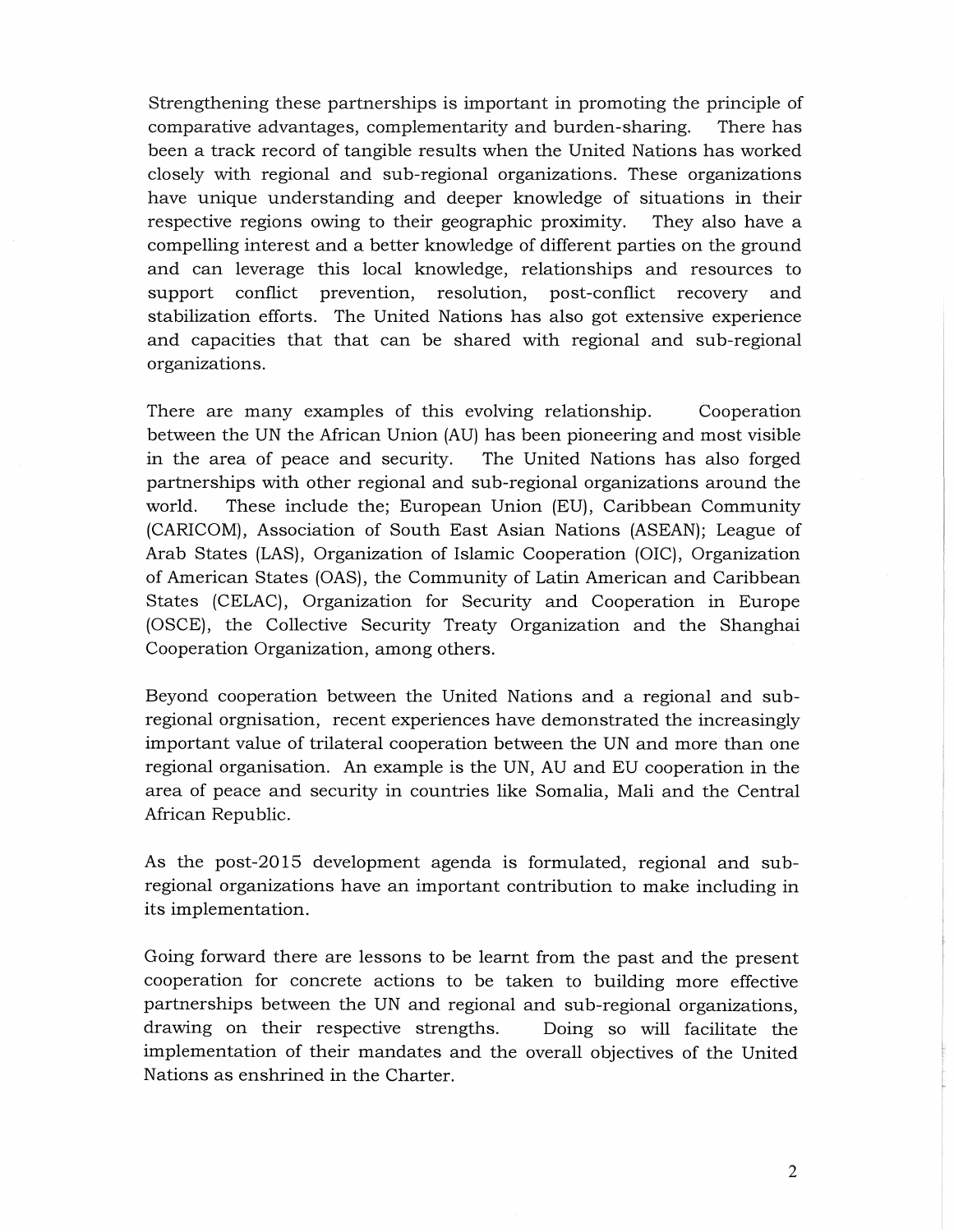## **Objective**

The main objective of the High-level thematic debate is to provide a platform for participants to exchange views on:

- i) What concrete measures can be taken to build and strengthen strategic partnerships between the UN and regional and subregional organizations?
- ii) What needs to be done to strengthen mechanisms to promote common understanding and effective coordination across a range of issues including conflict prevention and mediation?
- iii) How regional and sub-regional organizations can secure human, logistical and financing in a predictable and sustainable manner?
- iv) How to galvanize international support towards building the capacities of regional and sub-regional organizations in conflict prevention and resolution, peacemaking, peacebuilding and development?
- v) What actions need to be taken to foster cooperation and experience-sharing amongst the regional and sub-regional organizations, especially in the areas of mediation and peaceful settlement of disputes?
- vi) How regional and sub-regional organizations can be engaged and mobilized to play an effective role in the implementation of a transformative post-2015 development agenda?

### **Format and Outcome**

The High-level Thematic debate will consist of an opening segment and two consecutive interactive panels in the afternoon. One Panel will discuss "Enhancing the strategic relationship between the UN and regional and subregional organizations in the areas of peace, stability and human rights". The second panel will discuss "Galvanizing support of regional and subregional organizations for the implementation of a transformative post-2015 development agenda". The Outcome will be a negotiated Declaration to be adopted by the General Assembly. A provisional programme will be availed in due course.